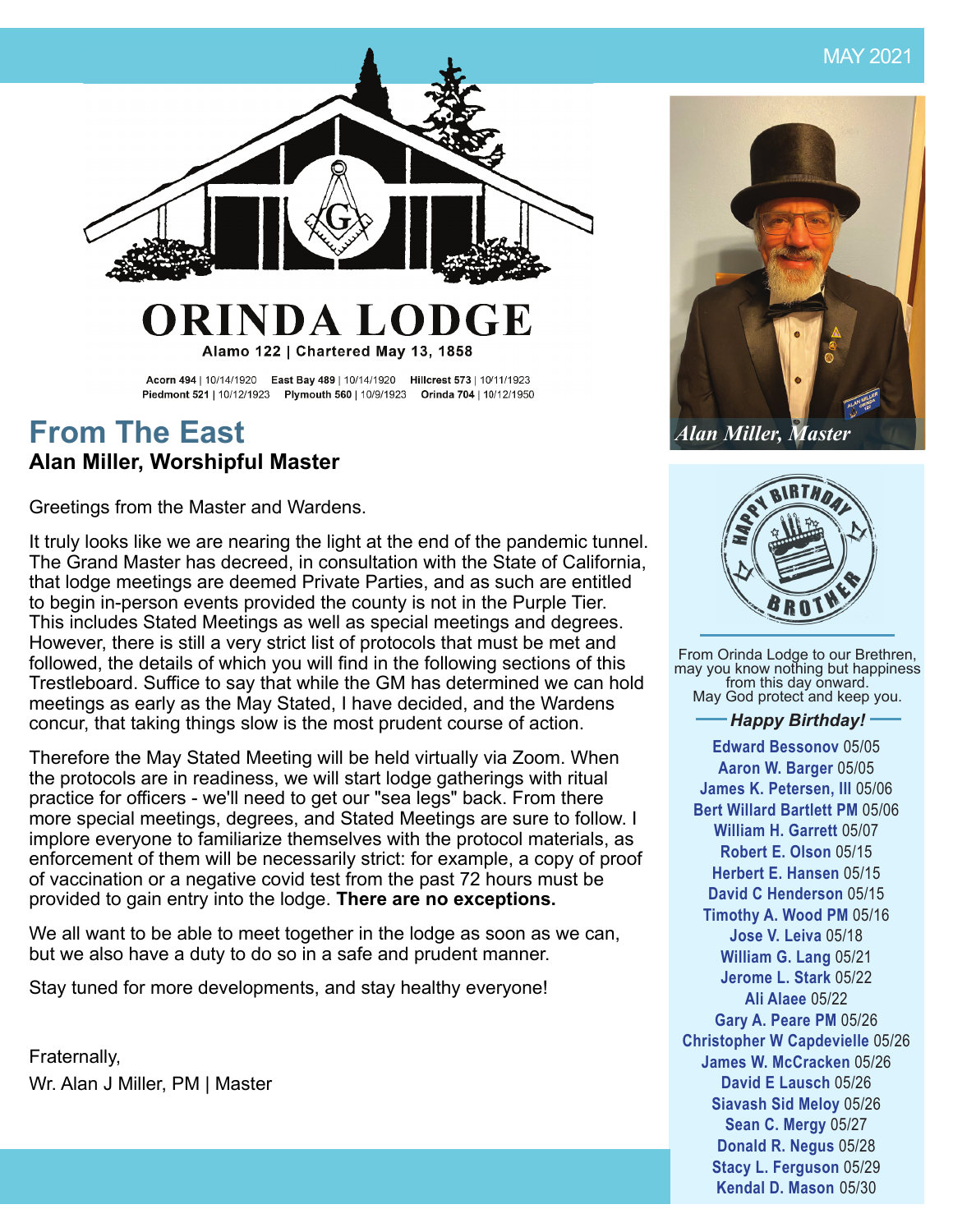# **Meeting Protocols**

*By Dennis Trammell*

When returning to the lodge there are going to be some new protocols we will have to follow. Below are a few of the biggest additions that will affect our meetings moving forward through the pandemic.

#### **Self Screening**

Attendees self-screen for symptoms at home following CDC guidelines. Attendees with symptoms do not attend the meeting. Symptoms include:

- Fever or chills Cough
	-
- Shortness of breath or difficulty breathing
- 
- Fatigue Muscle or body aches
- 
- Headache New loss of taste or smell • Sore throat • Congestion or runny nose
- Nausea or vomiting Diarrhea
	-

#### **Required RSVP**

No attendee enters the meeting unless the attendee is on the lodge guest list and provides the lodge officer with written documentation of either a recent (within the last 72 hours) negative COVID-19 test or full vaccination (all required doses). We must have this information ahead of time in order to properly plan a seating chart.

#### **Masks**

Face coverings are required and are not shared. Masks are required during the entire time spent on the premises.

#### **Social Distancing**

People who are fully vaccinated do not need to be 6 feet apart, otherwise a minimum of 6 feet is required by Contra Costa County.

#### **Documentation**

In order to enter the lodge you must provide written documentation for either full vaccination (and 14 day cool down period) or a recent negative COVID-19 test that was conducted within the last 72 hours. Two lodge members will be stationed at the entrances and are required to check that all documentation is provided and correct. Anyone without documentation will have to be turned away from the event.

We look forward to seeing you all, but we must do so in a safe manner that fulfills all state and county mandates. The Hall association is working hard to ensure a safe environment for your return, please do your part to respect the mandates provided to us so that we may continue to meet once we open.

## **Mandated Training**

*By Dennis Trammell*

#### Brethren,

As we approach the ability to return to the Lodge we will have a lot of obstacles to leap through. One of the biggest requirements is to train all of our members in COVID-19 practices, protocols, and screenings. I will be holding zoom training sessions covering these topic, please reach out to me at dtrammelldesigns1994@gmail.com for upcoming information on this.

At the moment we are targeting using the beginning section of our May Social Meeting.

Mandated training for all members who will be attending is listed below.

The lodge's members are trained on the following topics:

• Information from the Centers for Disease Control and Prevention (CDC) on COVID-19, how to prevent it from spreading, and which underlying health conditions may make individuals more susceptible to contracting the virus.

• Self-screening at home, using CDC guidelines.

• The importance of not coming to the site if members display COVID-19 related symptoms, or if they or someone they live with have been diagnosed with COVID-19.

- The importance of seeking medical attention if their symptoms become severe. Updates and further details are available on CDC's website.
- The importance of frequent hand-washing with soap and water, including scrubbing with soap for 20 seconds (or using adequate hand sanitizer, per CDC guidelines).
- The importance of physical distancing
- Proper use of face coverings, including:

- Face coverings do not protect the wearer and are not personal protective equipment (PPE).

- Face coverings can help protect people near the wearer, but do not replace the need for physical distancing and frequent hand-washing.

• The importance of washing and/or sanitizing hands before and after using or adjusting face coverings.

- Avoid touching eyes, nose, and mouth.
- Face coverings should be washed after each shift.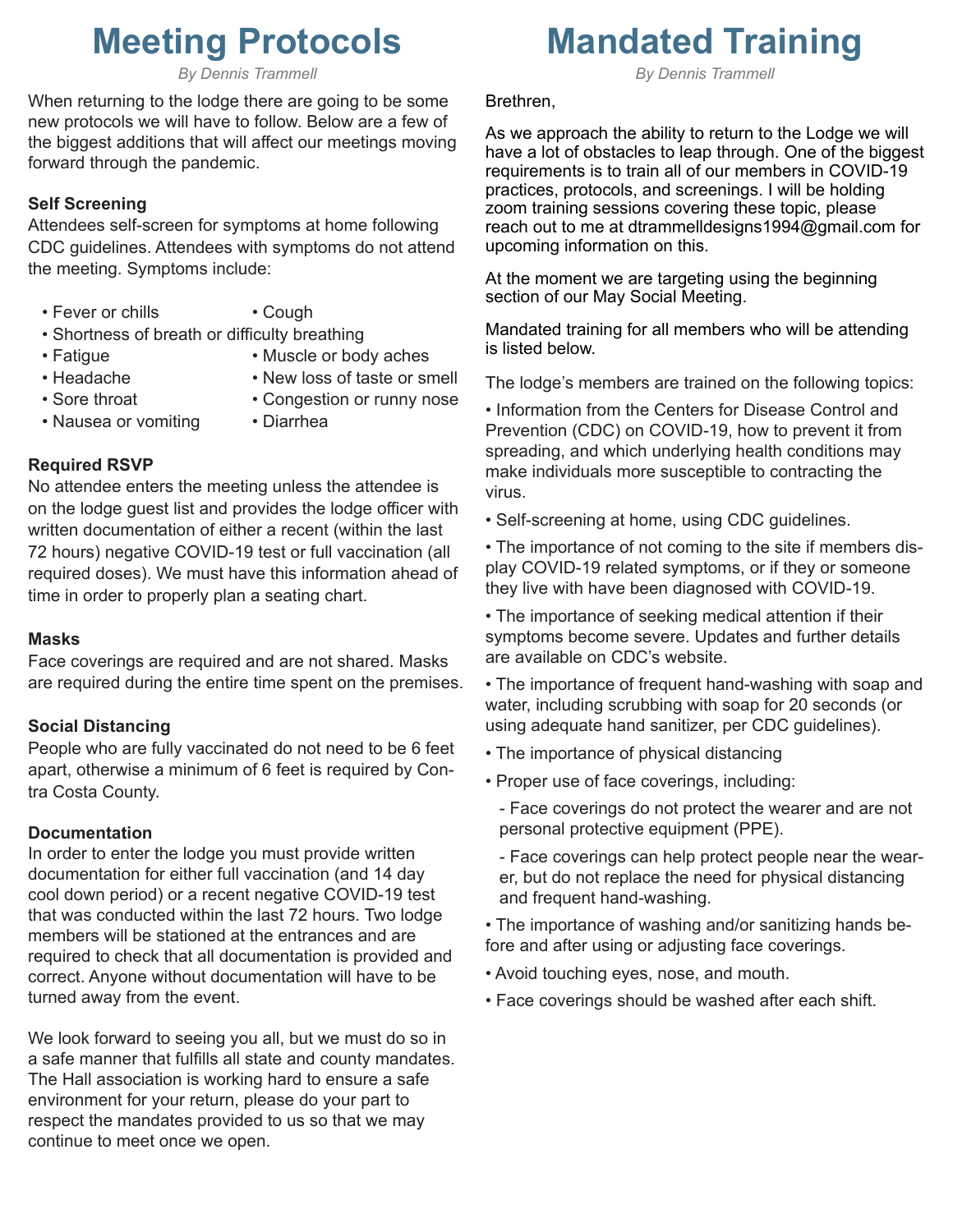## **Lodge Online**

Below is a list of online meetings, hosted via Zoom. You should be receiving regular updates about these meetings via email. If you have not seen any please check you spam folder for emails from dtrammelldesigns1994@gmail.com, or reach out to the provided email.

### **Social & Stated Meeting**

Hosted via Zoom on the1st and 3rd Thursday of each month.

## **Stated Meeting (Masons Only)**

May 6th | 7PM Social 7 PM | Stated 7:30 PM Meeting ID: 846 2866 2385 Password: 335965

## **Social Meeting (Open to all)**

May 20th | 7 PM Meeting ID: 846 2866 2385 Password: 335965

## **Hall Association (Open to all)**

May 20th | 7 PM Meeting ID: 819 7787 7638 Passcode: 227626



# **2021 Orinda Parade**

Yesterday I received an email from a representative from the Orinda Association asking if the lodge will be participating in the 4th of July Parade. After talking with the Master of the Lodge we decided that we would like to wait before making a decision on the parade question. Our official Status right now is "We don't know for sure yet". All those who may be interested in participating please try to let me know by calling me  $@$  510-594-1169. We will let you know as soon as possible of the final determination.

## **Tomorrow's leaders need you today**



Masons<br>of Califo masons  $\frac{4}{1}$  youth |

*"Among whom no contention should ever exist but that noble contention, or rather emulation, of who best can work and best agree."*

### **2020 Lodge Offi cers**

**Master | Alan Miller PM** (510) 673-2900 | milleraj61@yahoo.com

**Senior Warden | Mick Finein** (415) 810-8060 | orindalodge122@gmail.com

**Junior Warden | Dennis Trammell** (925) 584-6600 | djtrammell@yahoo.com

**Treasurer | Tom Steig PM** tsteig@sbcglobal.net

**Secretary | Gary Peare PM** (925) 285-8175 | gpeare@gmail.com

**Chaplain | Mickey Ganitch PM** (510) 343-6127 | mbganitch@earthlink.net

**Assistant Secretary | Dick Anderson PM** (925) 686-3930 | dandson@comcast.net

**Senior Deacon | Michael Malliarys** (510) 338-8250 | mmaliarys@hotmail.com

**Junior Deacon | Tony Benavides** (925) 708-4756 | bbtonybb@aol.com

**Marshal | Michael Gooding** (510) 660-7388 | mmmgoodin@yahoo.com

**Organist | Bill Richmond PM** (510) 531-5078 | birch1011@sbcglobal.net

**Tiler | Open Steward Chairs | Open**

**Officers Coach | Cary Carlson PM** (925) 360-2716 | caryorinda122@gmail.com

**Offi cers Coach | Don Weisse Jr. PM** (510) 534-8377

### **Hall Association**

**President | Dennis Trammell Vice President | Greg Bloom PM Chief Financial Offi cer | Ed Lana Secretary | Ben Bloom Greg Bloom PM Michael Gooding Sean Mergy PM Alan Miller PM Vic Vickers PM Mick Finein** 

### **Trustees**

**Tom Steig PM 11/21 Greg Bloom PM 11/22 Tom Kavishi PM 11/22 Larry Becker PM 11/23 Norm Gorsuch 11/23**